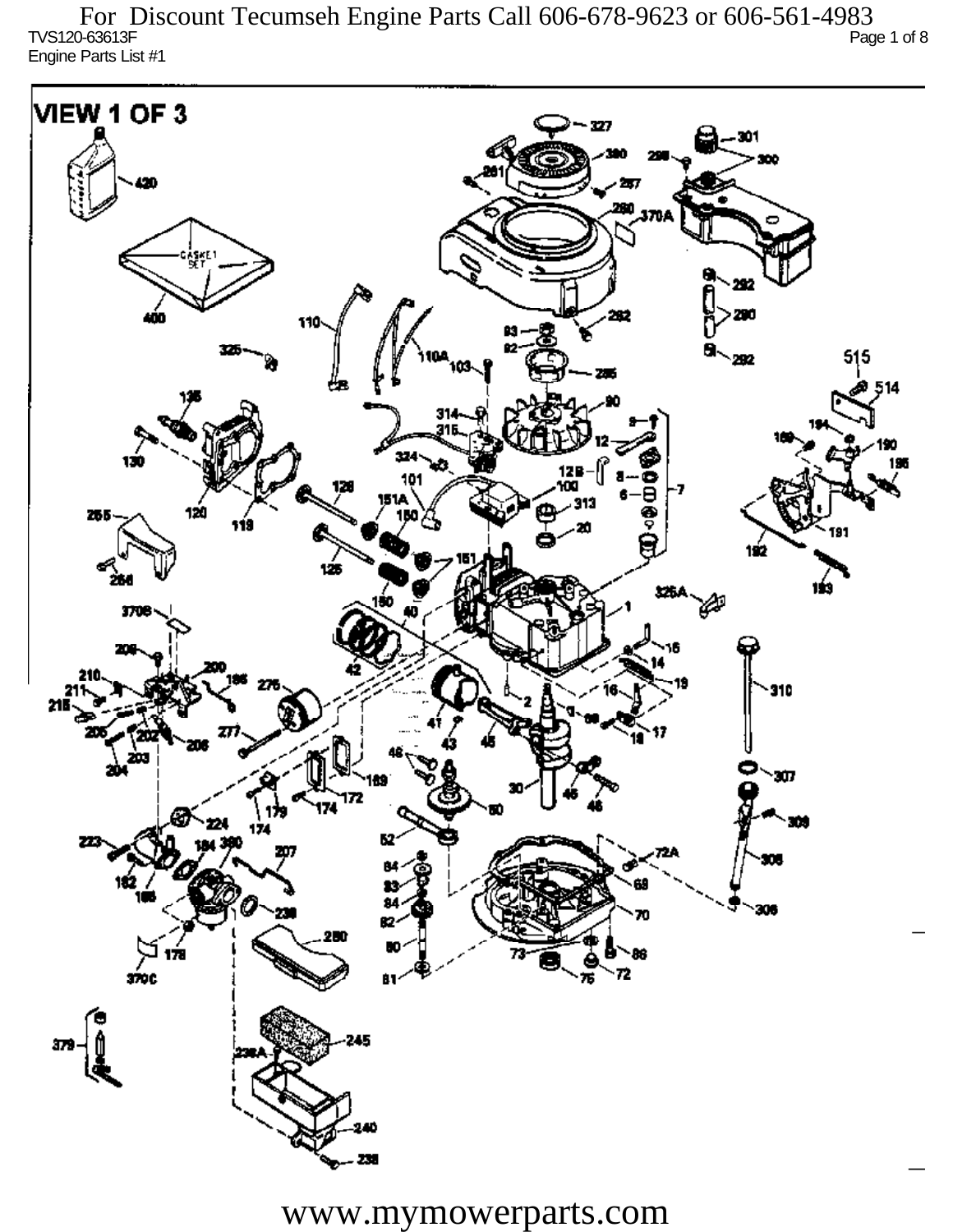| Ref # Part Number      | Qty Description                                              |
|------------------------|--------------------------------------------------------------|
| 1 33968B               | Cylinder (Incl. 2 & 20) (2-13/16")                           |
| 2 26727                | Pin, Dowel                                                   |
| 6 33734                | Element, Breather                                            |
| 7 34214A               | Breather Ass'y. (Incl. 6, 8, 9, 12, & 12A)                   |
| 8 33735                | * Gasket, Breather                                           |
| 9 30200                | Screw, 10-24 x 9/16"                                         |
| 12 35496               | Tube, Breather                                               |
| 14 28277               | Washer, Flat                                                 |
| 15 30589               | Rod, Governor (Incl. 14)                                     |
| 16 31383A              | Lever, Governor                                              |
| 17 31335               | Clamp, Governor lever                                        |
| 18 650548              | Screw, 8-32 x 5/16"                                          |
| 19 31361               | Spring, Extension                                            |
| 20 32600               | Seal, Oil                                                    |
| 30 34570A              | Crankshaft                                                   |
| 40 34535               | Piston, Pin & Ring Set (Std.) (2-13/1 6")                    |
| 40 34536               | Piston, Pin & Ring Set (.010" OS)                            |
| 40 34537               | Piston, Pin & Ring Set (.020" OS)                            |
| 41 33562B              | Piston & Pin Ass'y (Incl. 43) (Std.) (2 -13/16")             |
| 41 33563B              | Piston & Pin Ass'y. (Incl. 43) (.010" OS)                    |
| 41 33564B              | Piston & Pin Ass'y. (Incl. 43) (.020" OS)                    |
| 42 33567               | Ring Set (Std.) (2-13/16" Bore)                              |
| 42 33568               | Ring Set (.010" OS)                                          |
| 42 33569               | Ring Set (.020" OS)                                          |
| 43 20381               | Ring, Piston pin retaining                                   |
| 45 32875               | Rod Assy., Connecting (Incl. 46)                             |
| 46 32610A              | Bolt, Connecting rod                                         |
| 48 27241               | Lifter, Valve                                                |
| 50 33553               | Camshaft (MCR)                                               |
| 52 29914               | Oil Pump Assy.                                               |
| 69 35261               | * Gasket, Mounting flange                                    |
| 70 34311C              | Flange Ass'y. (Incl. 72, 72A, 73, 75 & 80)                   |
| 72 30572               | Plug, Oil drain (Incl. 73)                                   |
| 73 28833               | * Drain Plug Gasket (Not req. W/plastic plug)                |
| 75 27897               | Seal, Oil                                                    |
| 80 30574               | Shaft, Governor                                              |
| 81 30590A              | Washer, Flat                                                 |
| 82 30591               | Gear Assy., Governor (Incl. 81)                              |
| 83 30588A              | Spool, Governor                                              |
| 84 29193               | Ring, Retaining                                              |
| 86 650488              | Screw, 1/4-20 x 1-1/4"                                       |
| 89 611004<br>90 611112 | <b>Flywheel Key</b>                                          |
|                        | Flywheel                                                     |
| 92 650815<br>93 650816 | Washer, Belleville<br>Nut, Flywheel                          |
| 100 34443A             | Solid State Ignition                                         |
| 100 730207             | Magneto-to-Solid State Conv. Kit (Includes solid state       |
|                        | module, solid state flywheel key, and instructions.) (Use as |
|                        | required on external ignition engines only.)                 |
|                        |                                                              |
| 101 610118             | Cover, Spark plug (Use as required)                          |
| 103 650814             | Screw, Torx T-15, 10-24 x 1"                                 |
| 110 34961              | <b>Ground Wire</b>                                           |
| 118 730194             | Rope Guide Kit (Use as required)                             |
| 119 33554A             | * Gasket, Head                                               |
| 120 34342              | Head, Cylinder                                               |
| 125 29314B             | Intake Valve (Std.) (Incl. 151) (Conventional Ports)         |
| 125 29315C             | Intake Valve (1/32" OS) (Incl. 151) (Conventional Ports)     |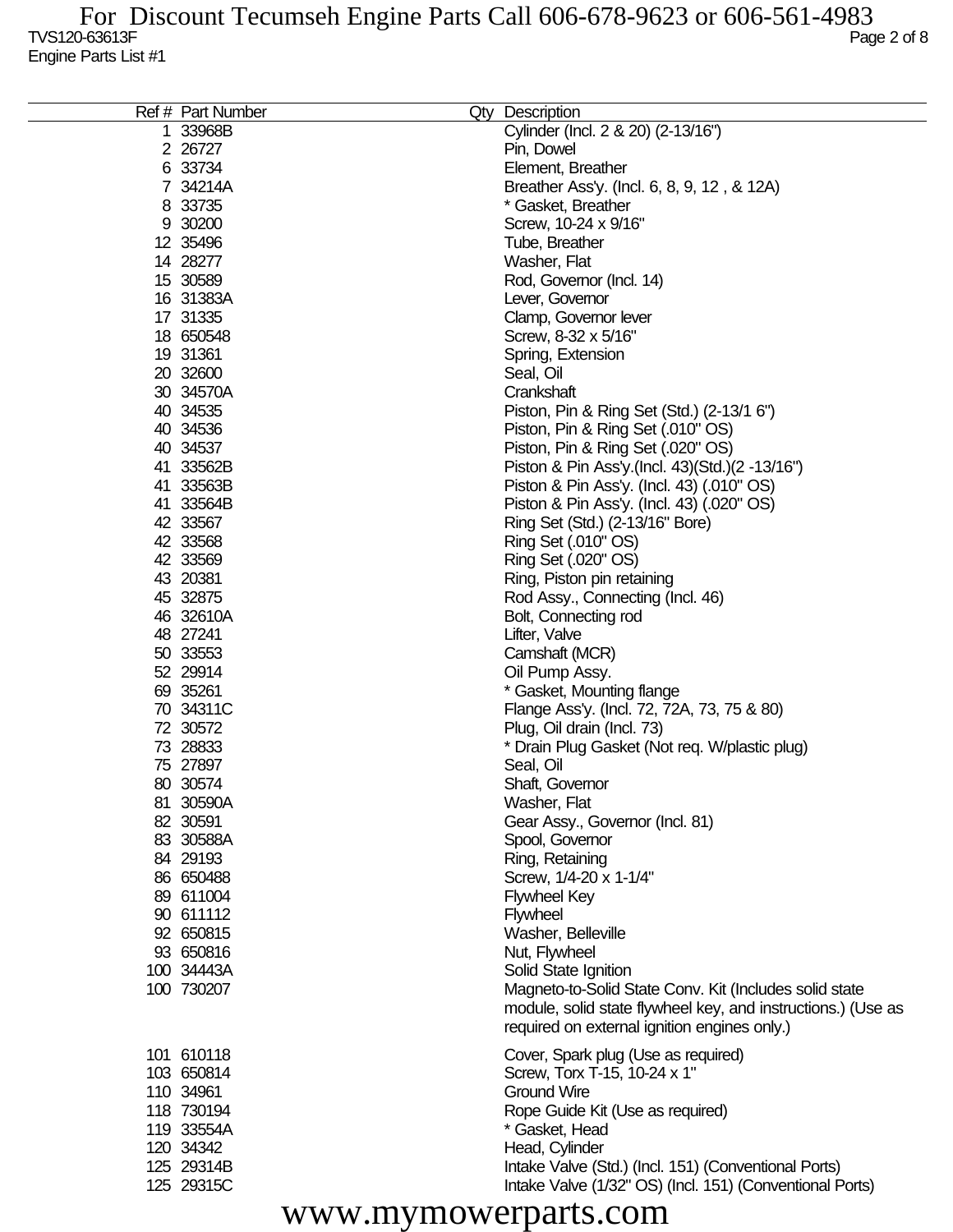|                         | Ref # Part Number | Qty Description                                             |  |
|-------------------------|-------------------|-------------------------------------------------------------|--|
| 125 29313C              |                   | Exhaust Valve (Std.) (Incl. 151) (Inverted Ports)           |  |
| 126 29313C              |                   | Exhaust Valve (Std.) (Incl. 151) (Conventional Ports)       |  |
| 126 29315C              |                   | Exhaust Valve (1/32" OS) (Incl. 151) (Conventional Ports)   |  |
| 126 34776               |                   | Exhaust Valve (Std.) (Incl. 151) (Conventional Ports)       |  |
| 126 32644A              |                   | Intake Valve (Incl. 151) (Inverted Ports)                   |  |
| 130 6021A               |                   | Screw, 5/16-18 x 1-1/2" (Use as requi red)                  |  |
| 130 650697A             |                   | Screw, 5/16-18 x 2-1/2" (Use as requi red)                  |  |
| 135 35395               |                   | Resistor Spark Plug (RJ19LM)                                |  |
| 150 31672               |                   | Spring, Valve                                               |  |
| 151 31673               |                   | Cap, Lower valve spring                                     |  |
| 169 27234A              |                   | Gasket, Valve spring box cover                              |  |
| 172 32755               |                   | Cover, Valve spring box                                     |  |
| 174 650128              |                   | Screw, 10-24 x 1/2"                                         |  |
| 178 29752               |                   | Nut & Lockwasher, 1/4-28                                    |  |
| 182 6201                |                   | Screw, 1/4-28 x 7/8"                                        |  |
| 184 26756               |                   | * Gasket, Carburetor                                        |  |
| 186 34337               |                   | Link, Governor spring                                       |  |
| 189 650839              |                   | Screw, 1/4-20 x 3/8"                                        |  |
| 190 35831               |                   | Lever, Brake                                                |  |
| 191 35041A              |                   | Bracket Assy., S.E. Brake (Incl. 195)                       |  |
| 192 34966               |                   | Link, Control                                               |  |
| 193 34965               |                   | Spring, Extension                                           |  |
| 194 32309<br>195 610973 |                   | Ring, Retaining                                             |  |
| 200 33131A              |                   | Terminal Assy.                                              |  |
| 202 33802               |                   | Control Bracket (Incl. 202 thru 206)<br>Spring, Compression |  |
| 203 31342               |                   | Spring, Compression                                         |  |
| 204 650549              |                   | Screw, 5-40 x 7/16"                                         |  |
| 205 650777              |                   | Screw, 6-32 x 21/32"                                        |  |
| 206 610973              |                   | Terminal (Use as required)                                  |  |
| 207 34336               |                   | Link, Throttle                                              |  |
| 209 30200               |                   | Screw, 10-24 x 9/16"                                        |  |
| 210 27793               |                   | Clip, Conduit                                               |  |
| 211 28942               |                   | Screw, 10-32 x 3/8"                                         |  |
| 223 650451              |                   | Screw, 1/4-20 x 1"                                          |  |
| 224 34690A              |                   | * Gasket, Intake pipe                                       |  |
| 238 650709              |                   | Screw, 10-32 x 7/16"                                        |  |
| 239A 35815              |                   | Gasket, Air cleaner                                         |  |
| 245F 35500              |                   | Filter, Air cleaner                                         |  |
| 246E 35435              |                   | Filter, Pre-air (Use as required)                           |  |
| 247C 35505              |                   | Clamp, Air cleaner tube                                     |  |
| 250E 35503              |                   | Cover, Air cleaner                                          |  |
| 260B 35497              |                   | Housing, Blower                                             |  |
| 261 30200               |                   | Screw, 10-24 x 9/16"                                        |  |
| 262 650831              |                   | Screw, 1/4-20 x 15/32"                                      |  |
| 277 650795              |                   | Screw, 1/4-20 x 2-1/4" (Use as requir ed)                   |  |
| 277 650774              |                   | Screw, 1/4-20 x 2-3/8" (Use as requir ed)                   |  |
| 277 792005              |                   | Screw, 1/4-20 x 2-1/2" (Use as requir ed)                   |  |
| 285 35000               |                   | Hub, Starter                                                |  |
| 287B 650884             |                   | Screw, 8-32 x 1/2"                                          |  |
| 290 34357               |                   | Fuel Line (Epichlorohydrin 6-3/4")(17 cm)                   |  |
| 290 29774               |                   | Fuel Line(Braided 8-1/4")(21 cm)(Use as req.)               |  |
| 290 30705               |                   | Fuel Line (Braided 16")(40 cm)(Use as req.)                 |  |
| 290 30962               |                   | Fuel Line (Braided 32")(81 cm)(Use as req.)                 |  |
| 292 26460               |                   | Clamp, Fuel line                                            |  |
| 300C 35501A             |                   | Shroud & Tank Ass'y. (Incl. 299 & 301 A)                    |  |
| 301 33032<br>305 35498  |                   | Fuel Cap (Use as required)<br>Tube, Oil fill                |  |
|                         |                   |                                                             |  |
| www.mymowerparts.com    |                   |                                                             |  |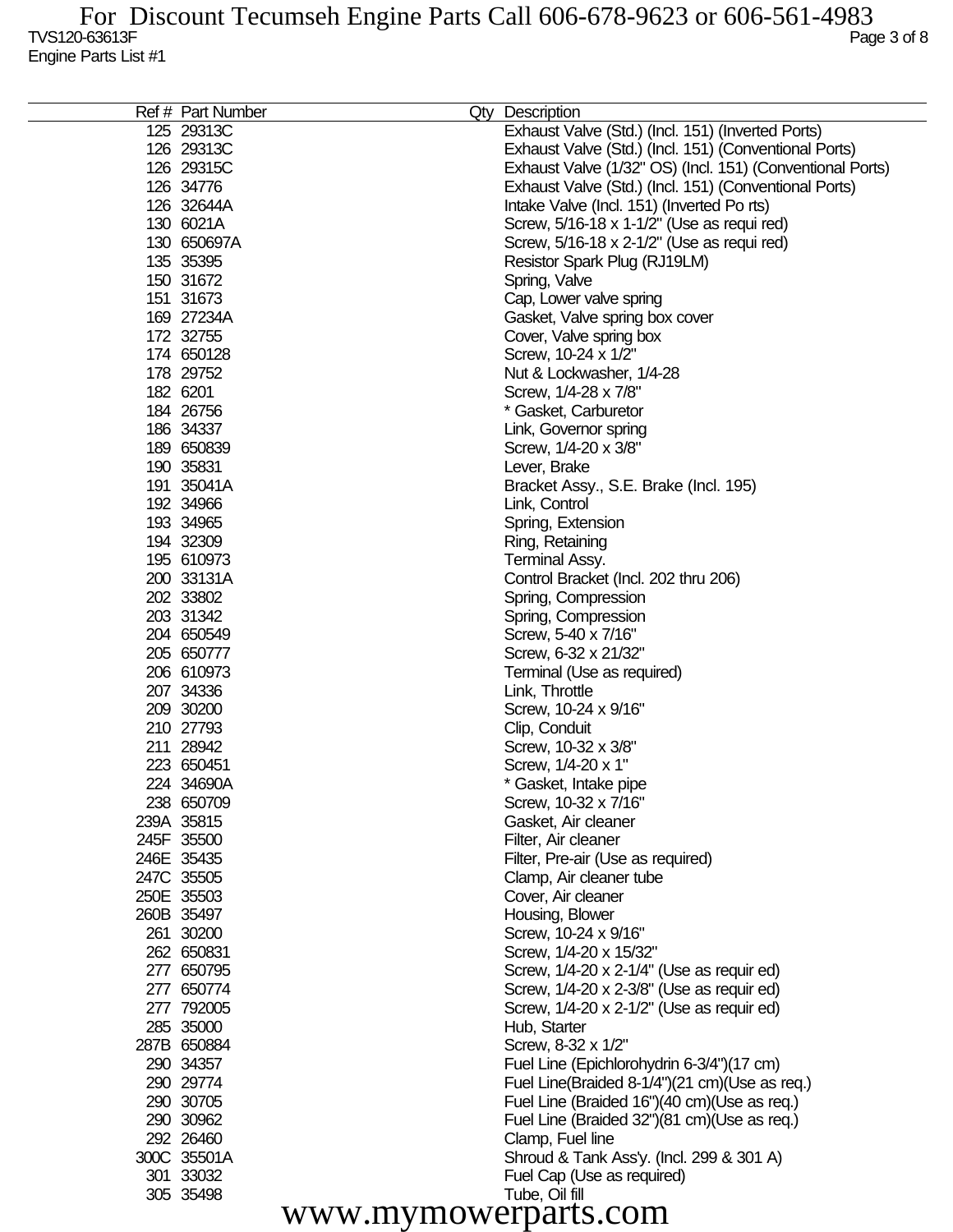| Ref # Part Number                                                                                                                                                                                        | Qty Description                                                                                                                                                                                                                                                                                                                                                                                                                                              |
|----------------------------------------------------------------------------------------------------------------------------------------------------------------------------------------------------------|--------------------------------------------------------------------------------------------------------------------------------------------------------------------------------------------------------------------------------------------------------------------------------------------------------------------------------------------------------------------------------------------------------------------------------------------------------------|
| 306 34265<br>306 34282                                                                                                                                                                                   | Gasket, Oil fill tube<br>"O" Ring (This "O" ring is required with metal fill tube only<br>when replacement mounting flange with .777 dia. oil fill hole<br>has been used.)                                                                                                                                                                                                                                                                                   |
| 307 35499<br>309 650562<br>310 35507<br>313 34080<br>327 35392<br>370J 34870<br>370H 34387<br>379 631021<br>380 632466                                                                                   | "O" Ring<br>Screw, 10-32 x 1/2"<br><b>Dipstick</b><br>Spacer, Flywheel key<br>Plug, Starter<br>Decal, Instruction (Optional)<br>Decal, Instruction (Optional)<br>Inlet Needle, Seat & Clip Assy.<br>Carburetor (Incl. 184) (Refer to Division 5, Section A, page<br>A2-6 or Fiche 8A, Grid E-9for breakdown)                                                                                                                                                 |
| 390B 590621                                                                                                                                                                                              | Rewind Starter (Refer to Division 5, Section C, page 34 or<br>Fiche 8A, Grid G-5 for breakdown)                                                                                                                                                                                                                                                                                                                                                              |
| 400 33740D<br>420 730225<br>425 730571<br>426 32203<br>427 32204<br>436 611006<br>437 30551<br>438 610947<br>439 610955<br>440 30992<br>442 610385<br>443 610408<br>444 29181<br>445 610593<br>446 33356 | * Gasket Set (Incl. items marked *)<br>SAE 30, 4-Cycle Engine Oil (Quart)<br>Starter Muff Kit (Incl.370J,426,427)(Opt.)<br>Starter Air Cleaner (Optional)<br>Starter Air Cleaner Bracket (Optional)<br>Stator Plate Ass'y (Incl.377,378,437, 442-448)<br>Spring, Breaker box cover<br>Cover, Dust<br>Gasket, Stator cover<br>Cam, Breaker<br>Washer<br>Nut, 8-32<br>Breaker Fastening Screw & Washer<br><b>Condenser Fastening Screw</b><br>Terminal, Ground |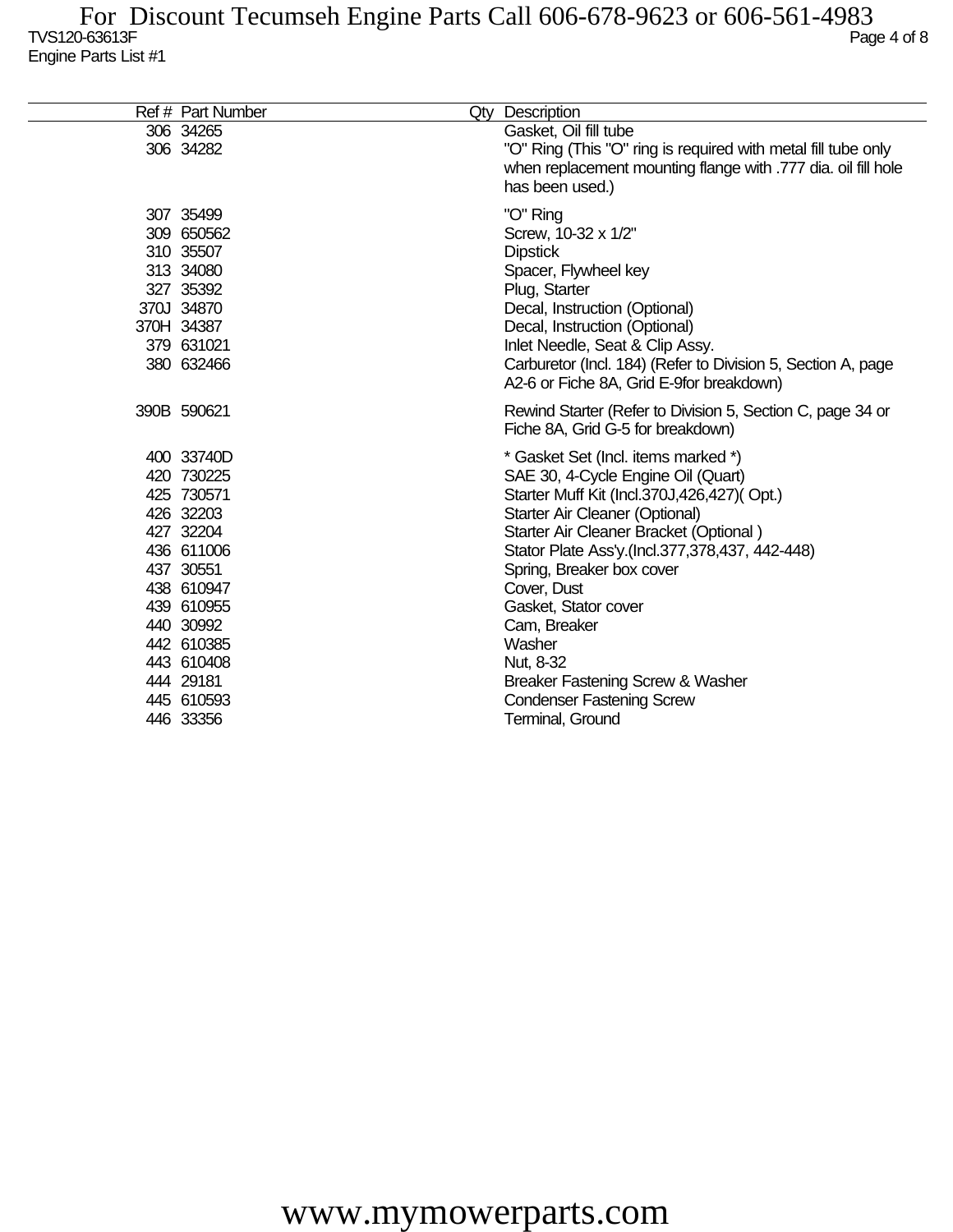TVS120-63613F Page 5 of 8 Engine Parts List #2 For Discount Tecumseh Engine Parts Call 606-678-9623 or 606-561-4983

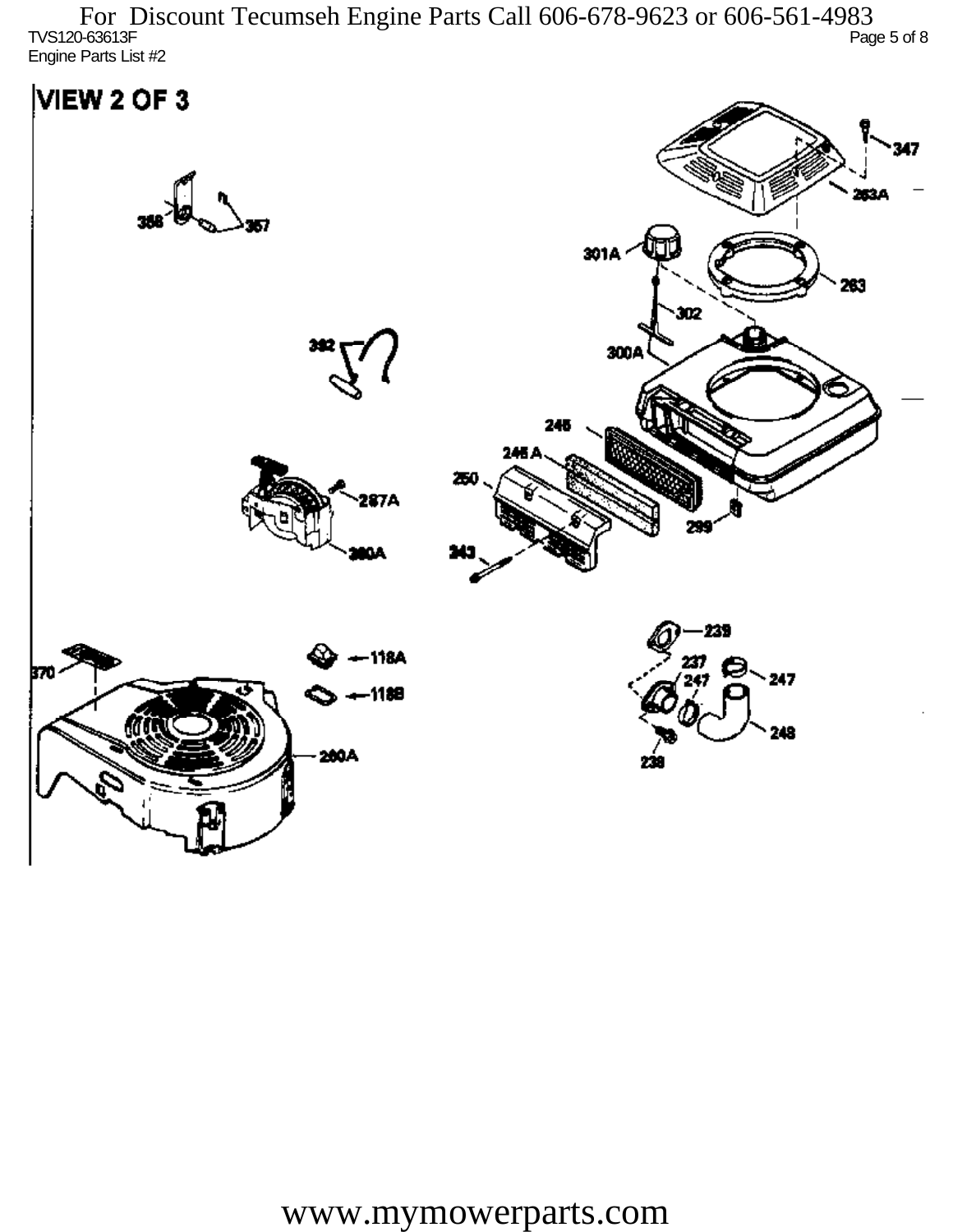|      | Ref # Part Number | Qty Description                                            |
|------|-------------------|------------------------------------------------------------|
|      | 118 730194        | Rope Guide Kit (Use as required)                           |
|      | 237 32971         | Adapter, Air cleaner                                       |
|      | 238 650709        | Screw, 10-32 x 7/16"                                       |
|      | 239A 35815        | Gasket, Air cleaner                                        |
|      | 245F 35500        | Filter, Air cleaner                                        |
|      | 246E 35435        | Filter, Pre-air (Use as required)                          |
|      | 247C 35505        | Clamp, Air cleaner tube                                    |
|      | 248 35504         | Tube, Air cleaner                                          |
|      | 250E 35503        | Cover, Air cleaner                                         |
|      | 260B 35497        | Housing, Blower                                            |
|      | 263 35502         | Ring, Shroud                                               |
|      | 287B 650884       | Screw, 8-32 x 1/2"                                         |
|      | 287A 650735       | Screw, 10-24 x 3/8" (Use as required)                      |
| 287A |                   | Pop Rivet (3/16" Dia.) (Purchase loca lly)                 |
|      | 299 650900        | Clip, "U" type nut, 10-32                                  |
|      | 300C 35501A       | Shroud & Tank Ass'y. (Incl. 299 & 301 A)                   |
|      | 301A 35355        | Fuel Cap (Use as required)                                 |
|      | 347 650898        | Screw, 10-32 x 27/32"                                      |
|      | 370H 34387        | Decal, Instruction (Optional)                              |
|      | 370J 34870        | Decal, Instruction (Optional)                              |
|      | 390B 590621       | Rewind Starter (Refer to Division 5, Section C, page 34 or |
|      |                   | Fiche 8A, Grid G-5 for breakdown)                          |
|      | 425 730571        | Starter Muff Kit (Incl.370J,426,427)(Opt.)                 |
|      | 426 32203         | Starter Air Cleaner (Optional)                             |
|      | 427 32204         | Starter Air Cleaner Bracket (Optional)                     |
|      | 436 611006        | Stator Plate Ass'y.(Incl.377,378,437, 442-448)             |
|      | 437 30551         | Spring, Breaker box cover                                  |
|      | 438 610947        | Cover, Dust                                                |
|      | 439 610955        | Gasket, Stator cover                                       |
|      | 440 30992         | Cam, Breaker                                               |
|      | 442 610385        | Washer                                                     |
|      | 443 610408        | Nut, 8-32                                                  |
|      | 444 29181         | Breaker Fastening Screw & Washer                           |
|      | 445 610593        | <b>Condenser Fastening Screw</b>                           |
|      | 446 33356         | Terminal, Ground                                           |
|      |                   |                                                            |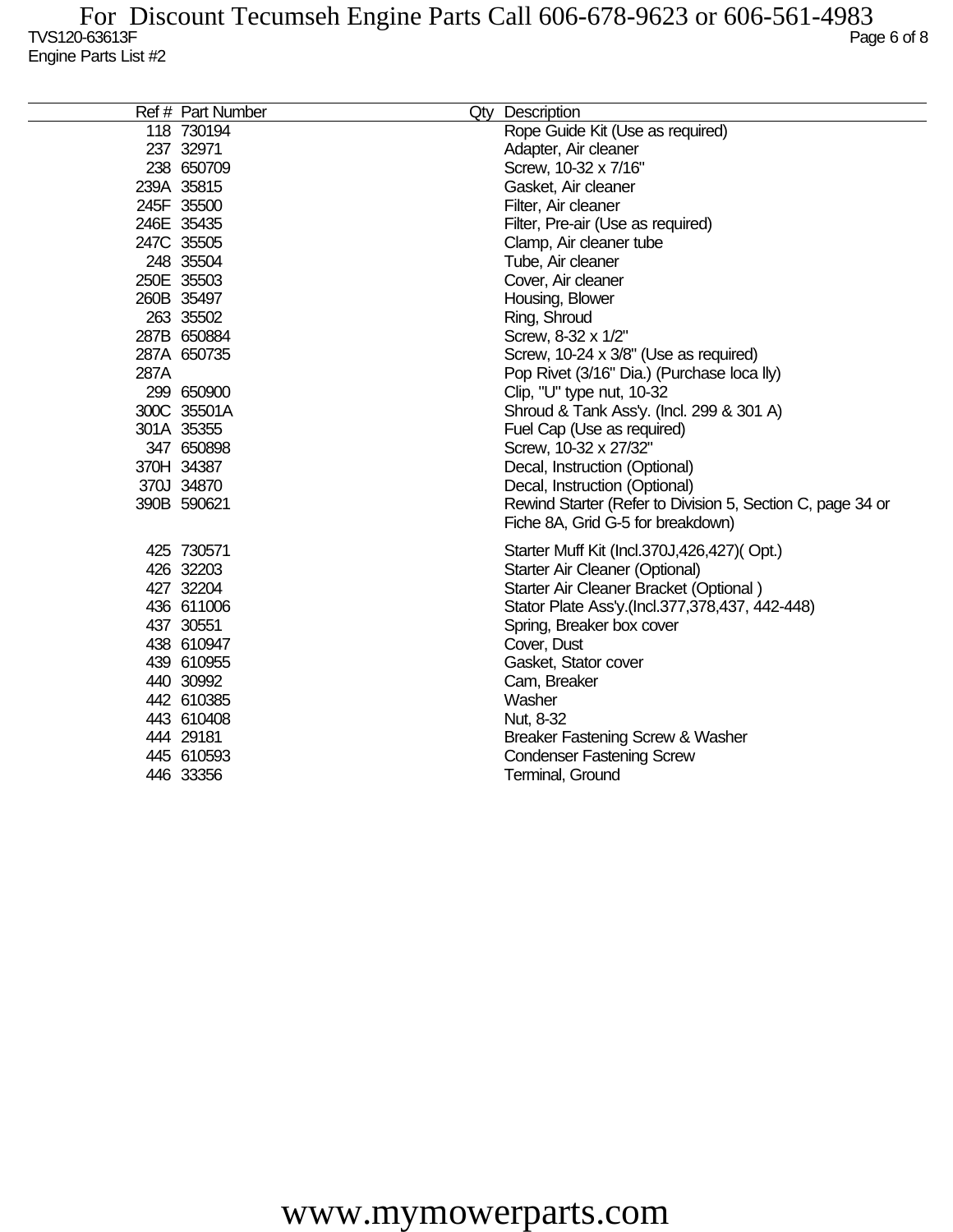TVS120-63613F Page 7 of 8 Engine Parts List #3 For Discount Tecumseh Engine Parts Call 606-678-9623 or 606-561-4983